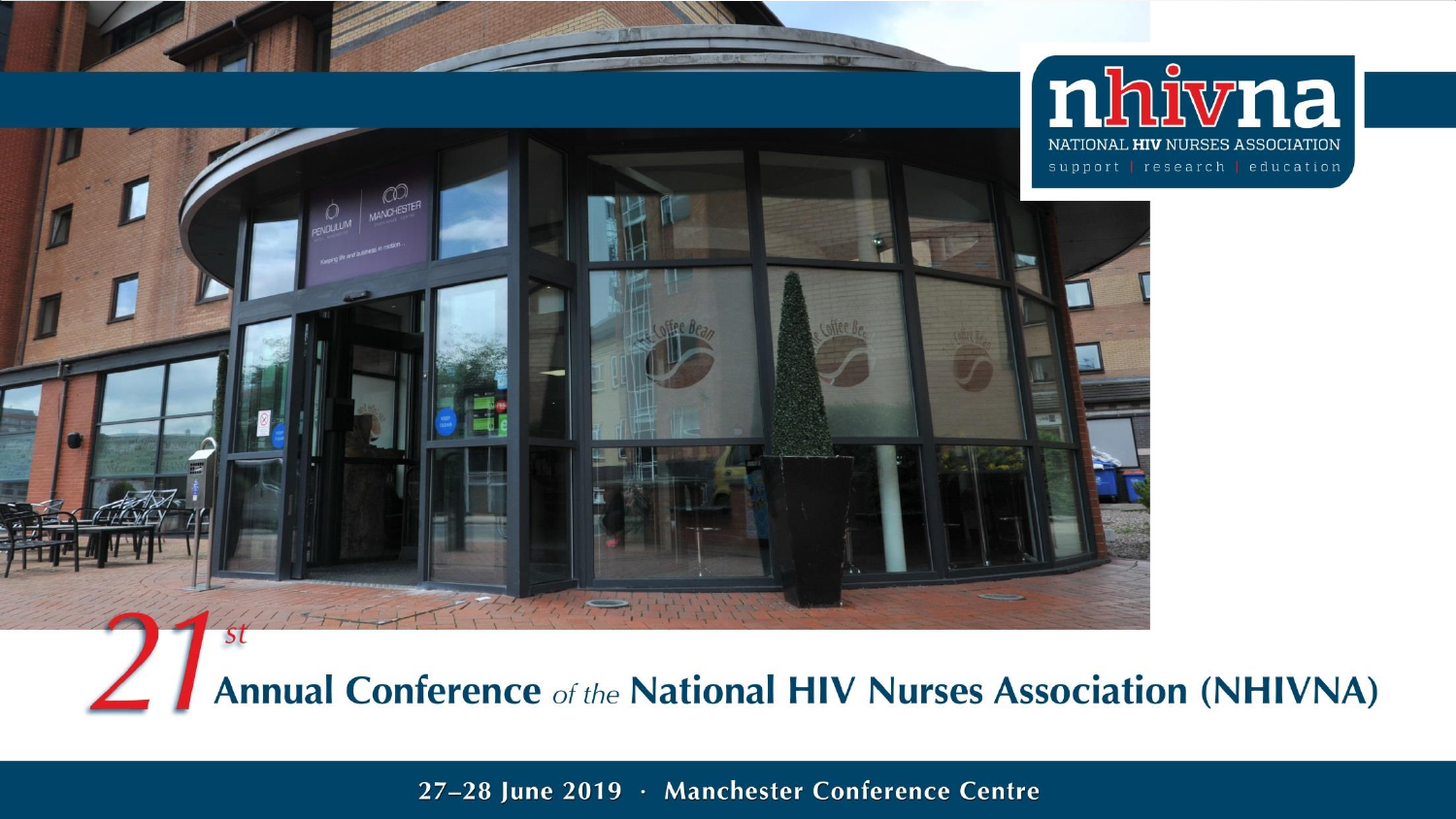Adapting a named nurse model for HIV outpatients with increased needs

> Gladys Mundowa and Eileen Nixon Brighton and Sussex University Hospitals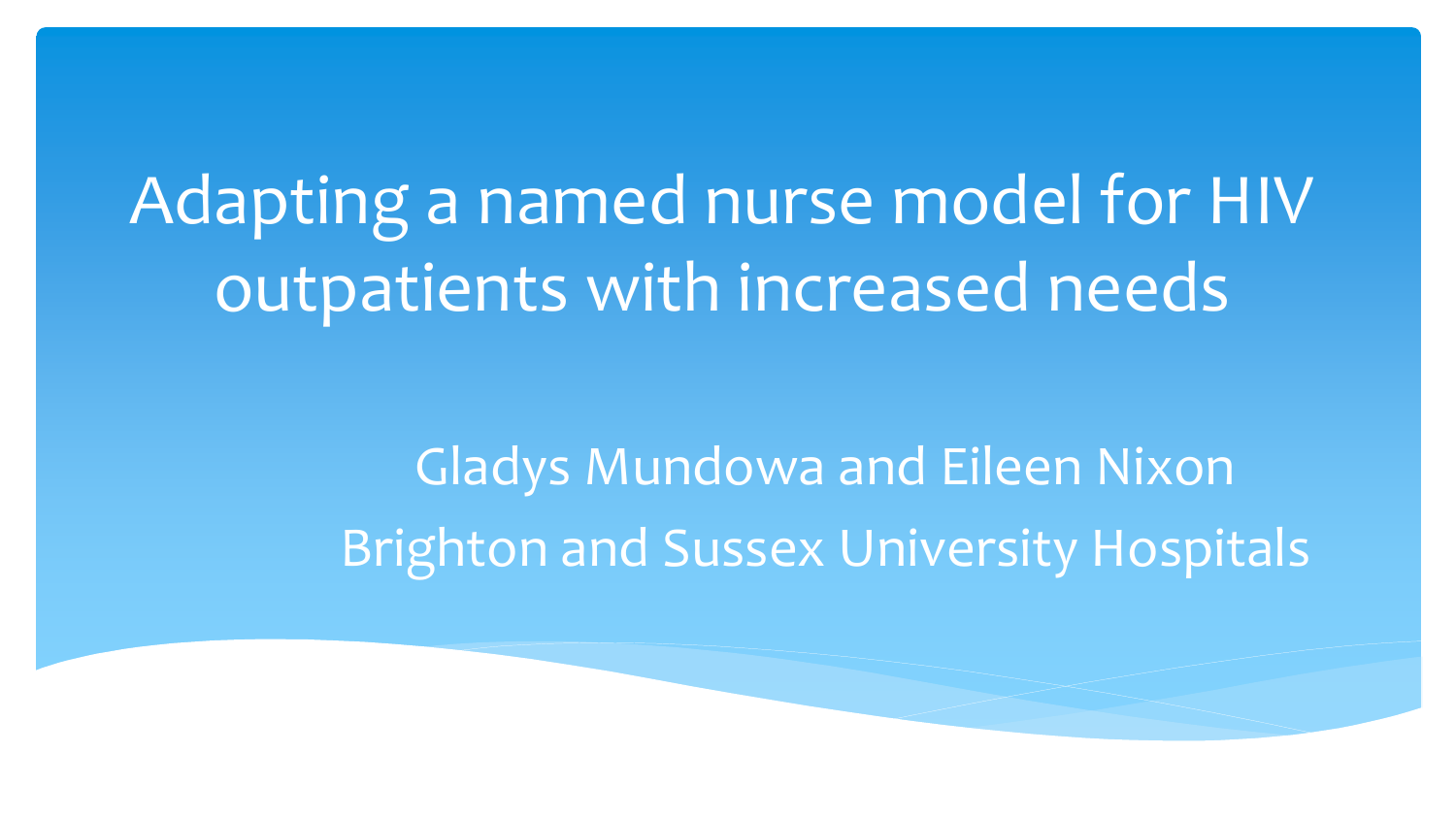## Named Nurse Model

- A. Assessment and care planning
- 1. Ensure comprehensive needs assessment is carried out.
- 2. Co-ordinate with multidisciplinary bodies where applicable.
- 3. Involve the resident and the resident's carer in assessment and care-planning processes.
- 4. Ensure that care plans and assessments are updated monthly at a minimum.
- **B.** Co-ordination of care
- 1. Be a single point of contact for the resident's family.
- 2. Be a single point of contact for multidisciplinary bodies with specialist resident knowledge.
- 3. Ensure information about the resident is shared with the care team and family where applicable.
- 4. Manage the transition from one named nurse to another.

The named nurse role

- C. Advocacy and empowerment
- 1. Ensure the family are aware of the named nurse role
- 2. Ensure that the resident and family are involved in shared decisions where possible.
- 3. Ensure that the family are aware of internal/external services they may be entitled to access.
- D. Provision of specialist support
- 1. Act as an expert resource in the field of practice, for example, dementia care, learning disability, care of the older adult.
- 2. Maintain training records and seek specialist training where applicable.

*Shebini, N. et al (2008) Nursing Times; 104 (21) pp 30-31. Mitchell, G. and Strain, J. (2015) Nursing Older People; 27(3) pp 26-29*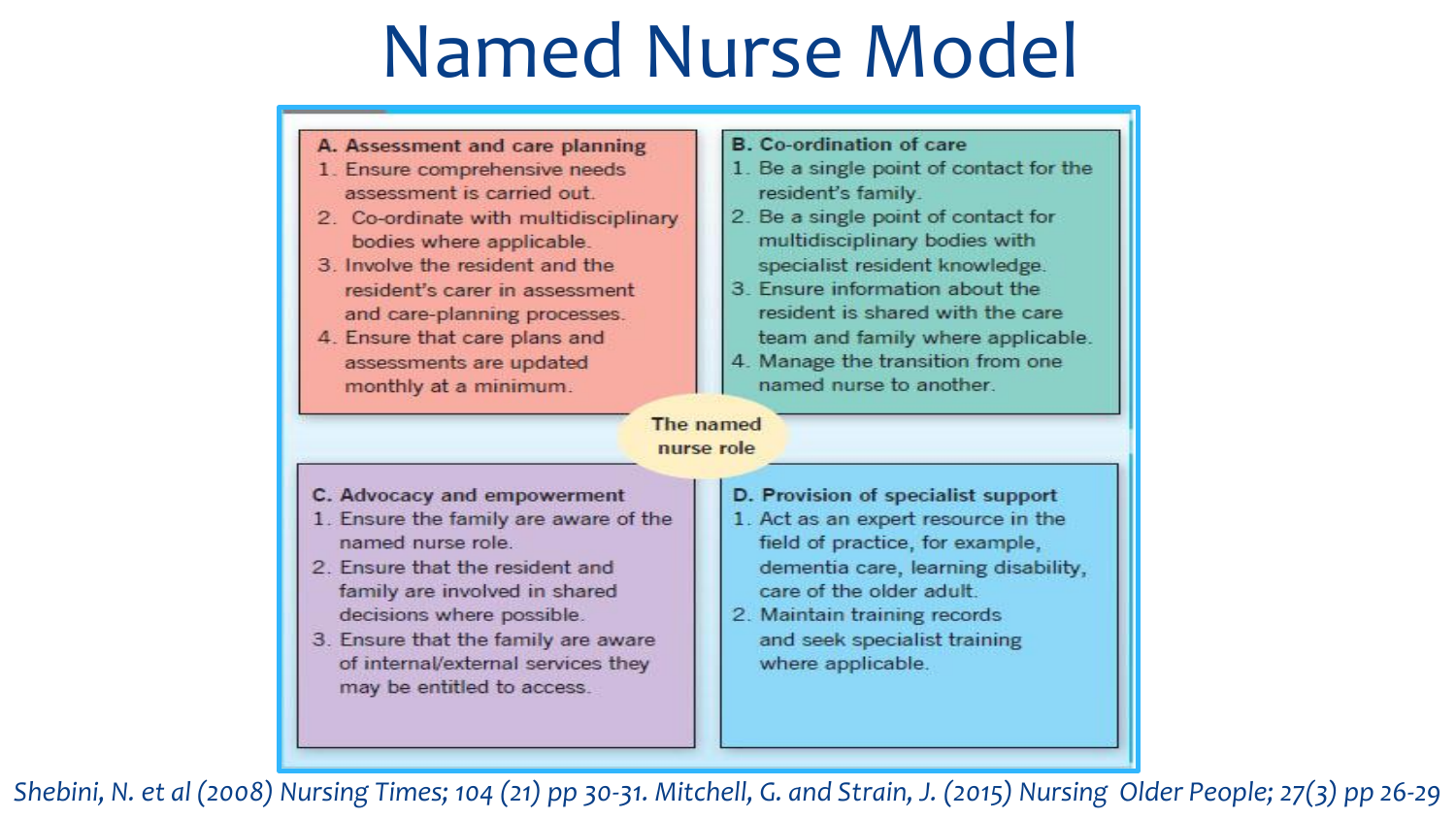Adapted named nurse model - Brighton **Named Nurse Role** 

### 2004

Link named nurse role was introduced for Oncology patients and those with Hepatitis C

### 2014

Work Based Learning project\* evaluating named nurses for new patients

2015 Named nurses for patients with increased needs

For patients with increased needs such as: new patients, transfers, patients with active co-morbidities and infections or patients who require additional support

- Develop a therapeutic relationship to enable continuity of and engagement in care
- Undertake an HIV nursing assessment, care planning and make onward referrals as required
- $\triangleright$  Be aware of booked appointments for named patients.
- $\triangleright$  To review every six months

### **Associate Named Nurse and Associate HCA**

To support the named nurse in the above and cover during periods of leave, RN only for nursing assessment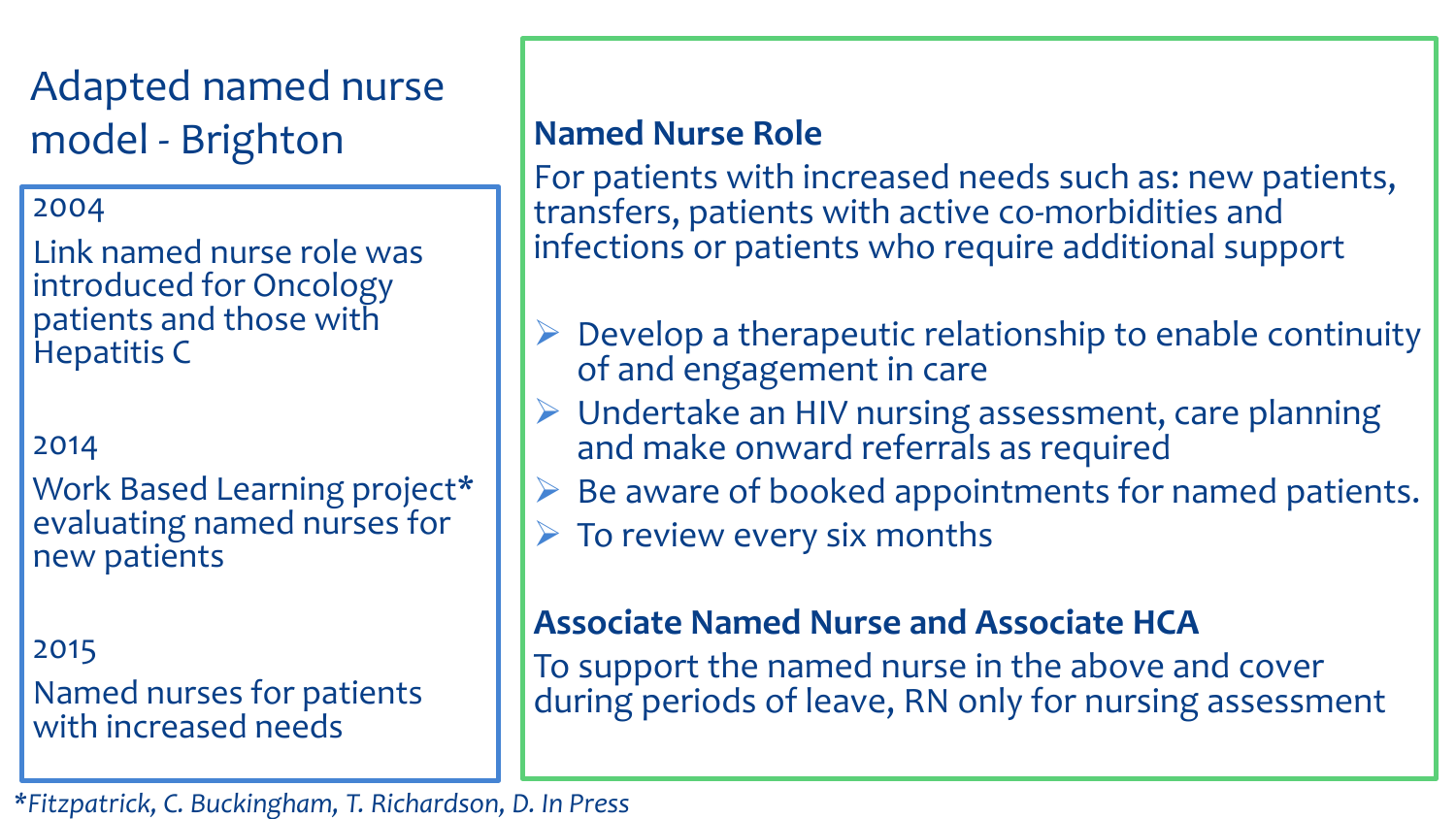## Project aim

To review the application of an adapted named nurse model in the HIV clinic in Brighton

 $\triangleright$  To identify the needs of patients with a named nurse and the main nursing / patient care issues

 $\triangleright$  To measure clinical activity associated with named nurses

 $\triangleright$  To describe skill mix of named nurses

To obtain MDT feedback on named nurse role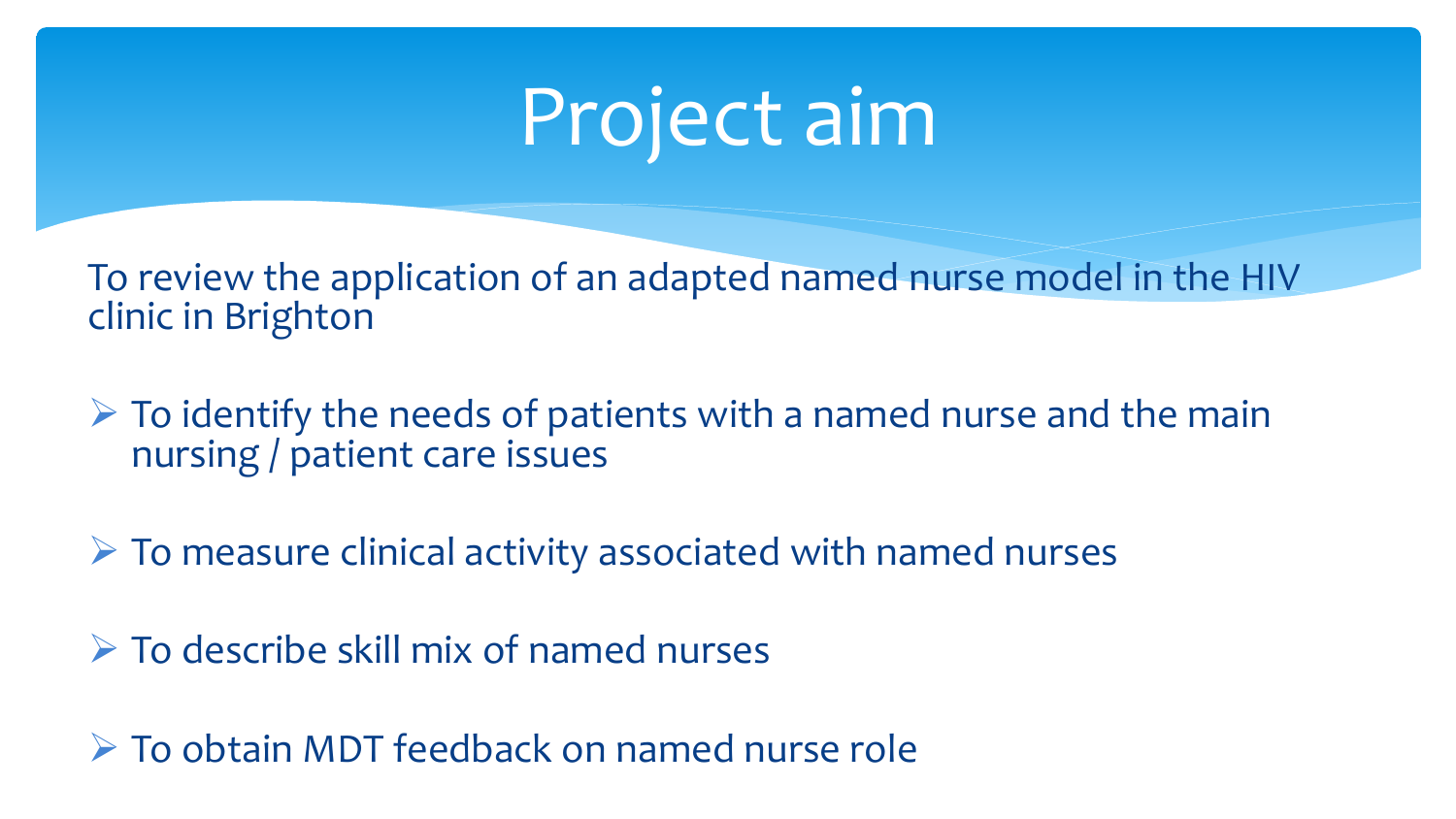### Methods

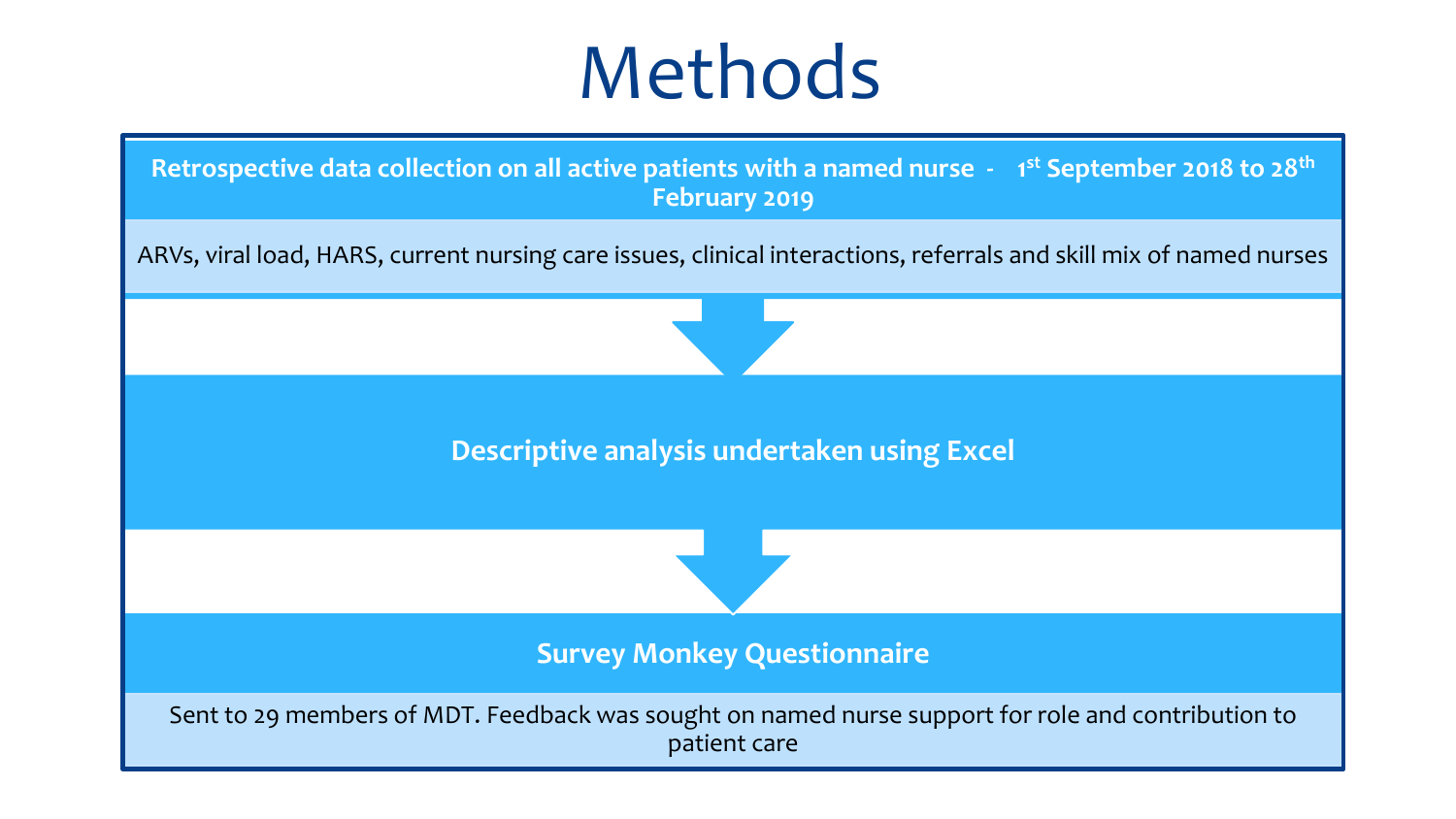## Patient Results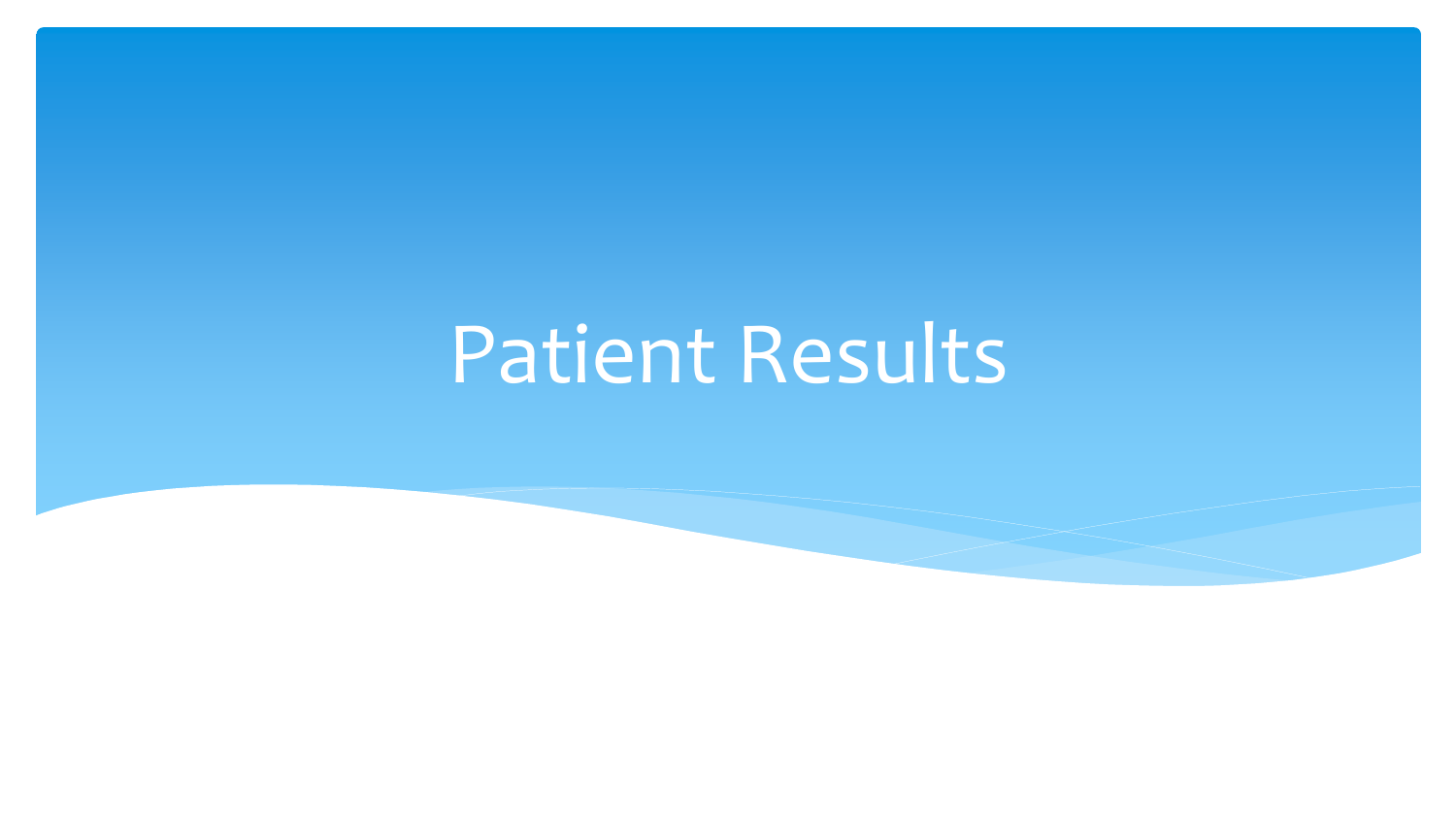### Patients on ARVs

### Named Nurse Caseload 93% 7% On ARVs Not on ARVs General Clinic Caseload 99% 1% On ARVs Not on ARVs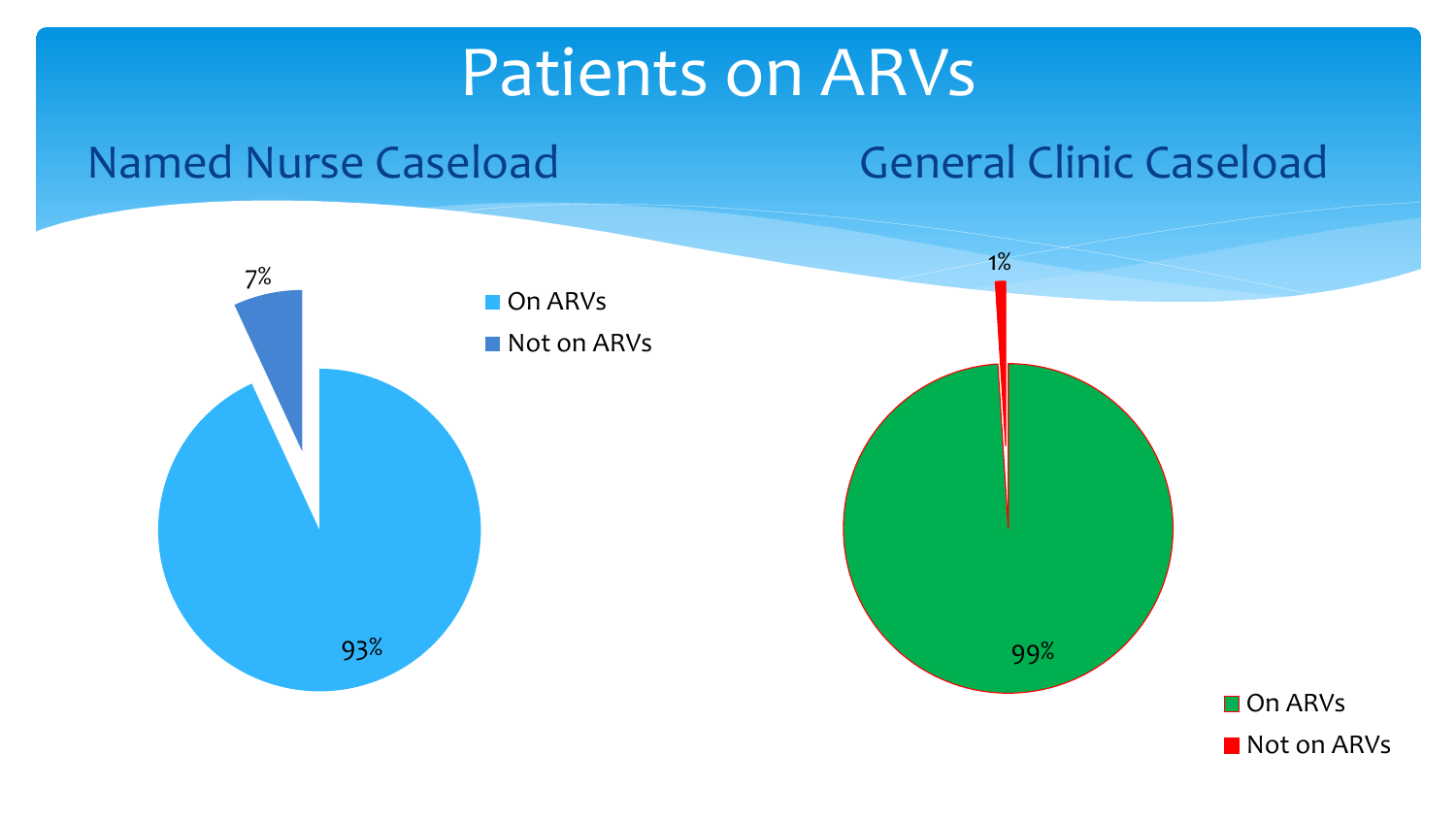### % with detectable viral load

### Named Nurse Caseload General Clinic Caseload



Detectable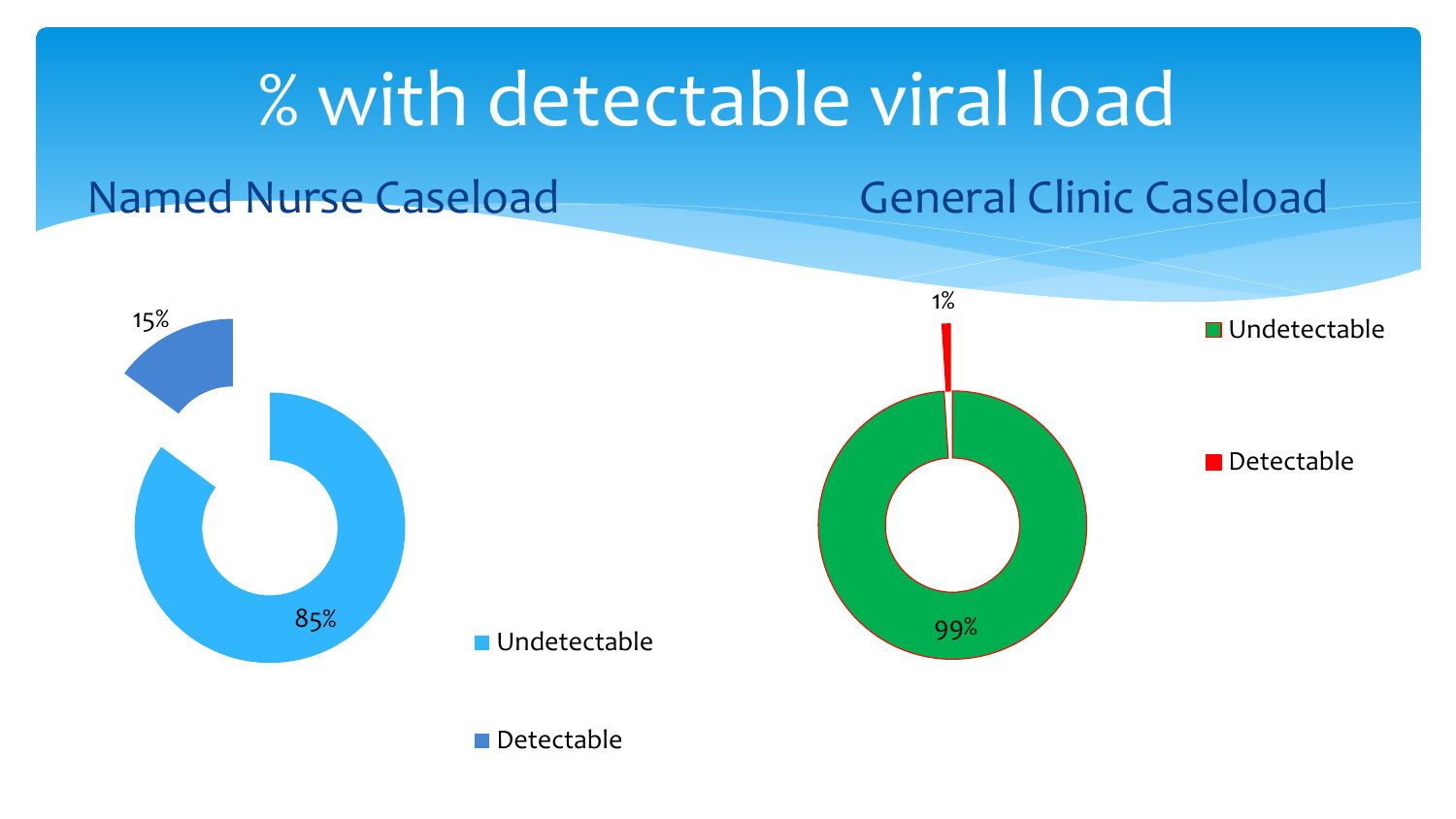### HARS Categories

 $HARS1 = 5.2%$ 

 $HARS2 = 42.3%$ 

 $HARS3 = 52.5%$ 

Named Nurse Caseload General Clinic Caseload (2018)

 $HARS1 = 4.6%$ 

 $HARS2 = 75.6%$ 

HARS3 19.8%

 *HARS 1 new or new to ARVs. HARS 2 Stable HIV.* 

 *HARS 3 – Hep B/C, TB, Pregnancy, Social Worker, Under care of a psychiatrist, end organ disease, Cancer*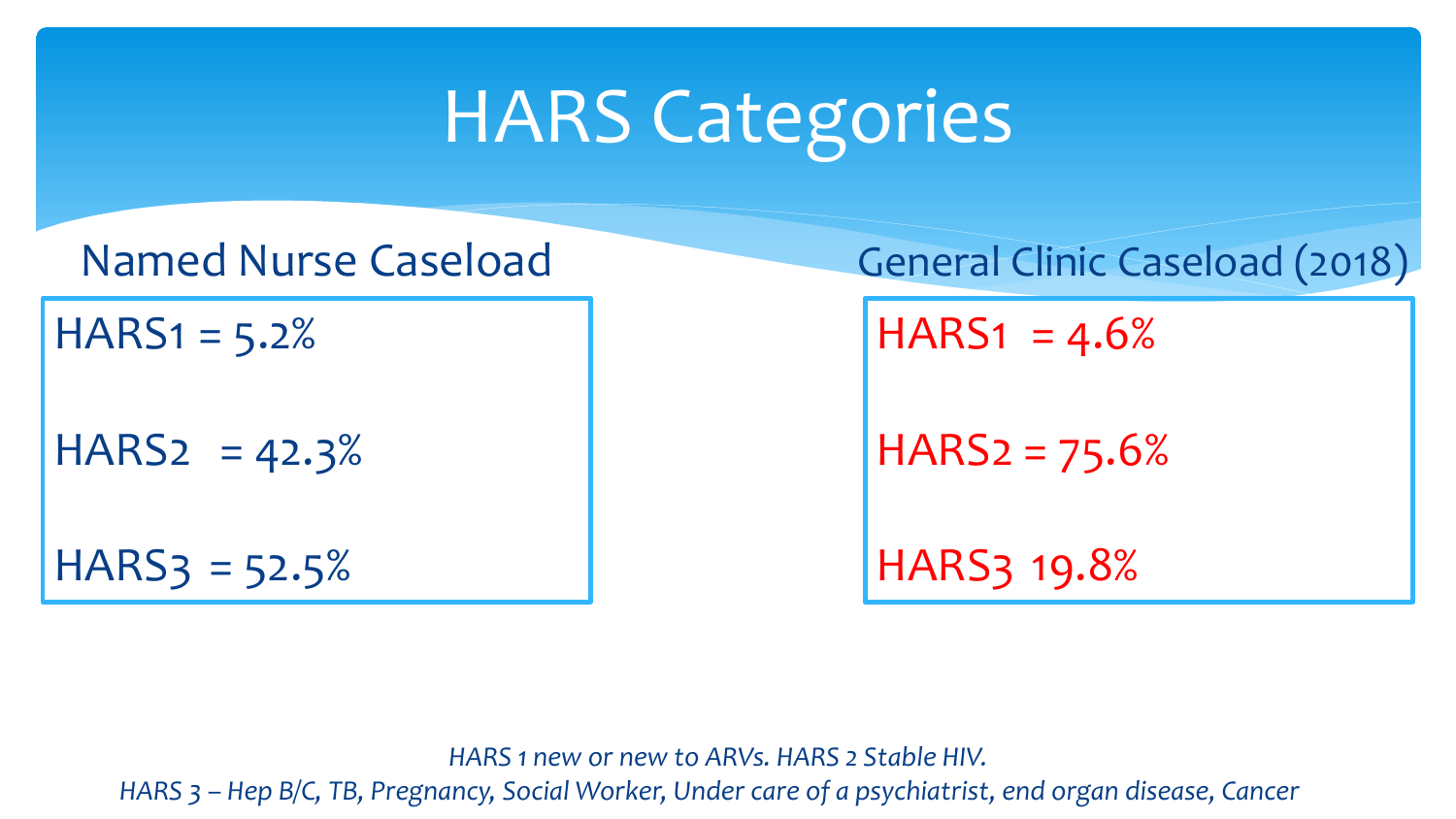### Breakdown of HARS 3 for named nurse caseload

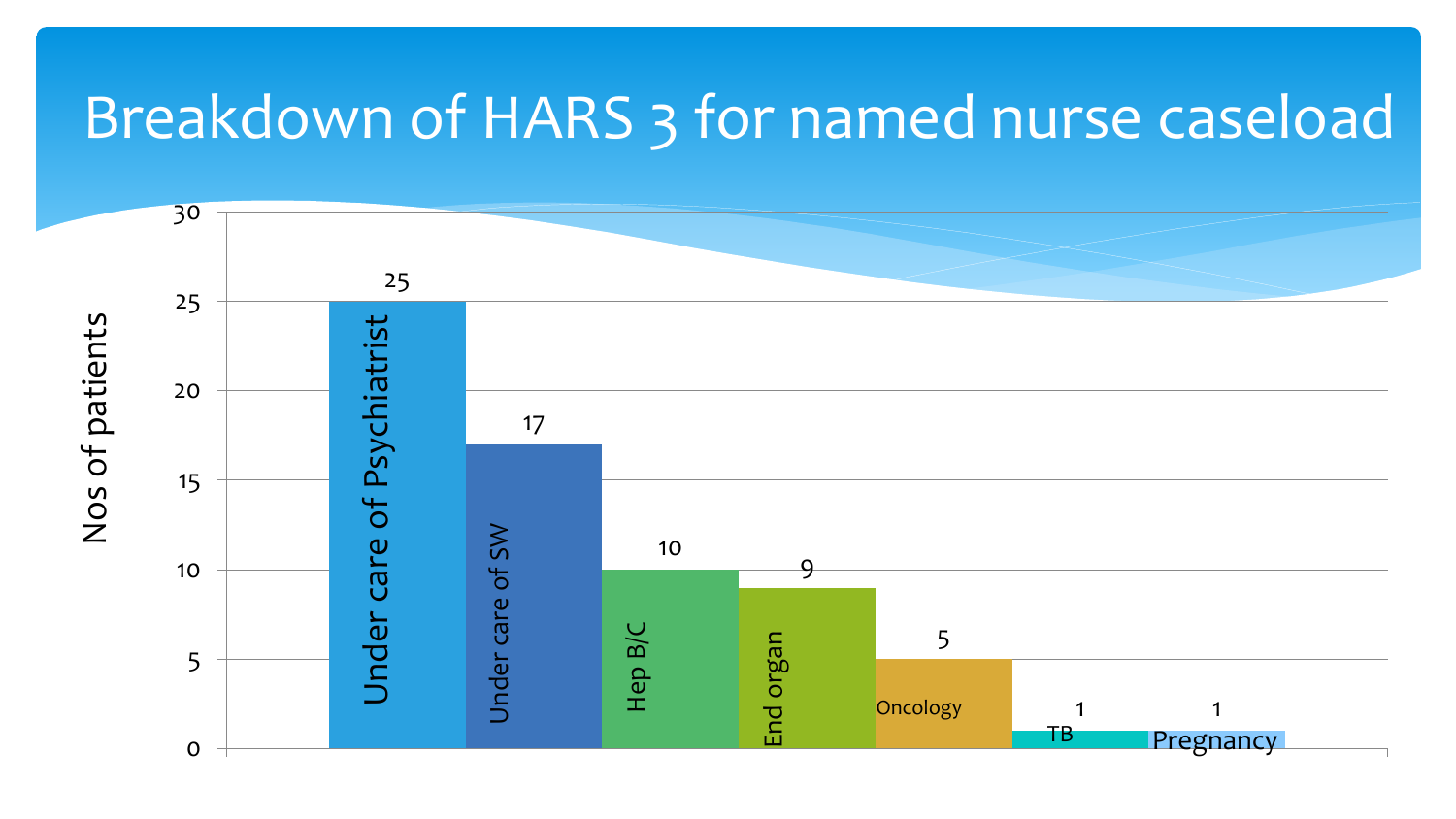### Assessment of needs

| <b>Nursing care issues identified</b> | % of patients affected |
|---------------------------------------|------------------------|
|                                       |                        |
| <b>Mental Health</b>                  | 55.2%                  |
| Attendance support                    | 48.2%                  |
| Co-morbidities support (Inc Hep C)    | 39.6%                  |
| Substance misuse                      | 30.2%                  |
| Adherence support                     | 25.0%                  |
| <b>Social Care issues</b>             | 21.5%                  |
| Unstable housing issues               | 18.1%                  |
| <b>Cognitive function issues</b>      | 12.9%                  |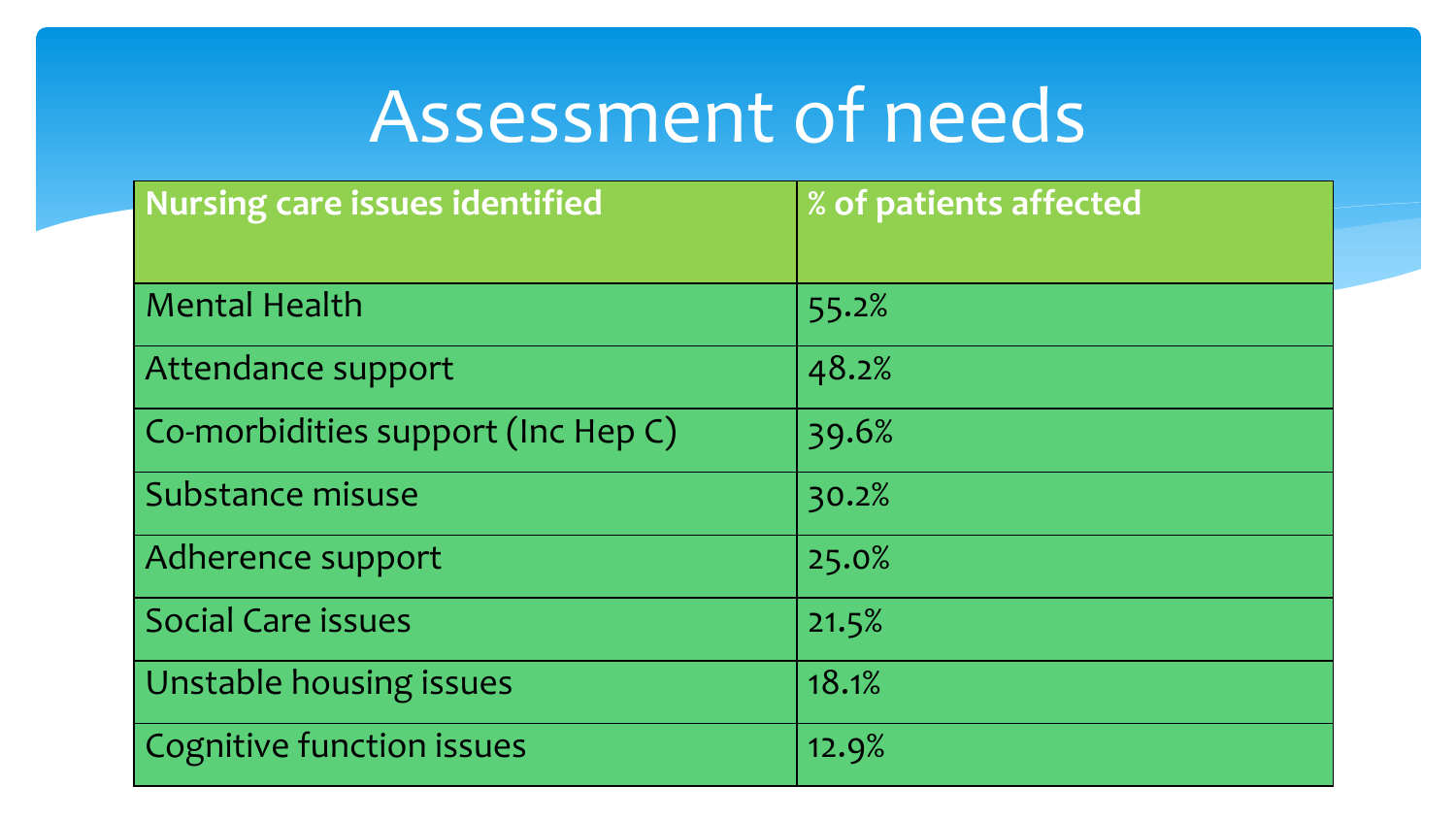# Clinical Activity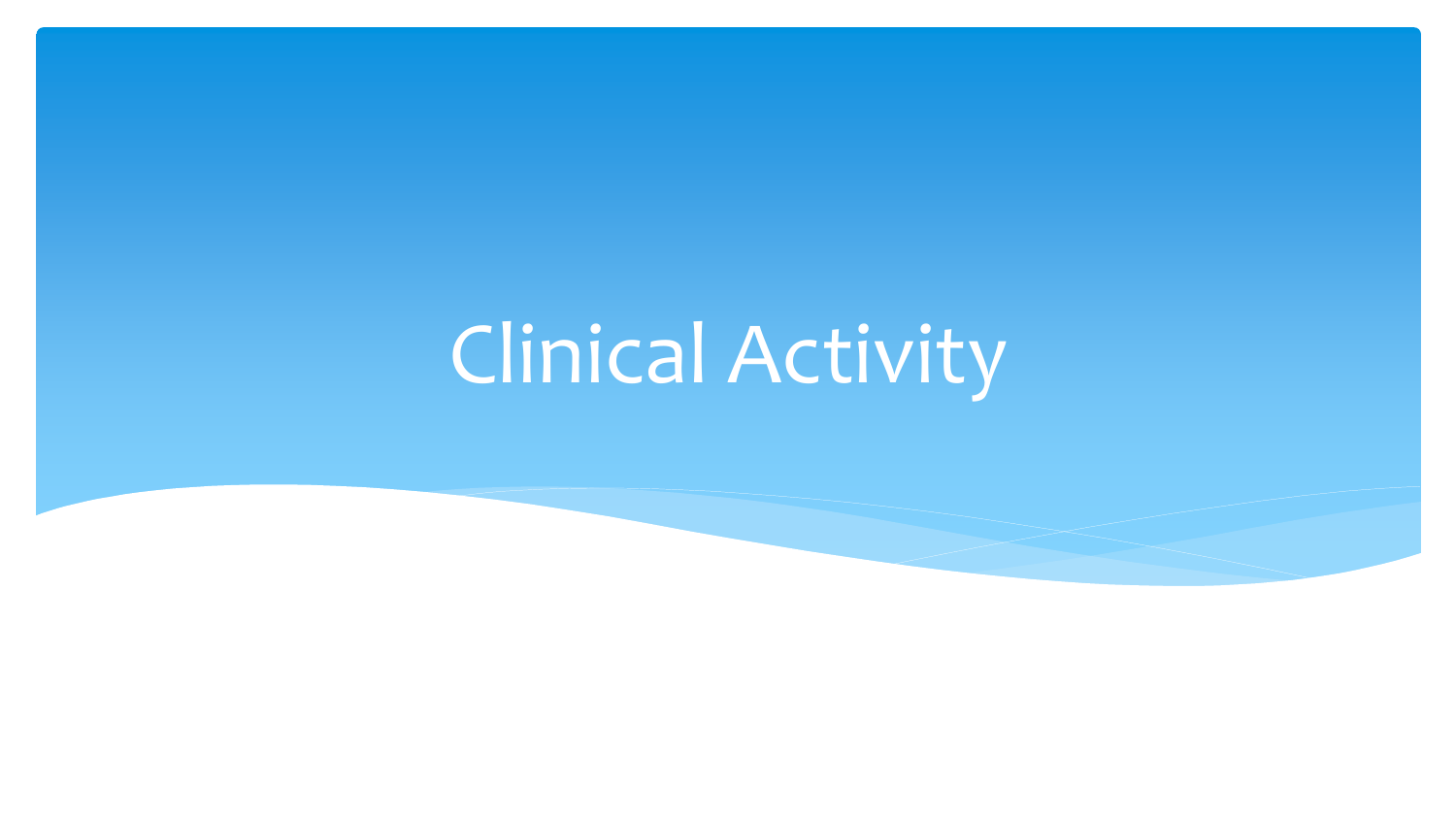

*\*Clinical interactions were defined as additional activity to booked F2F or virtual appointments and included liaison, attendance support, case conferences/reviews and care co-ordination*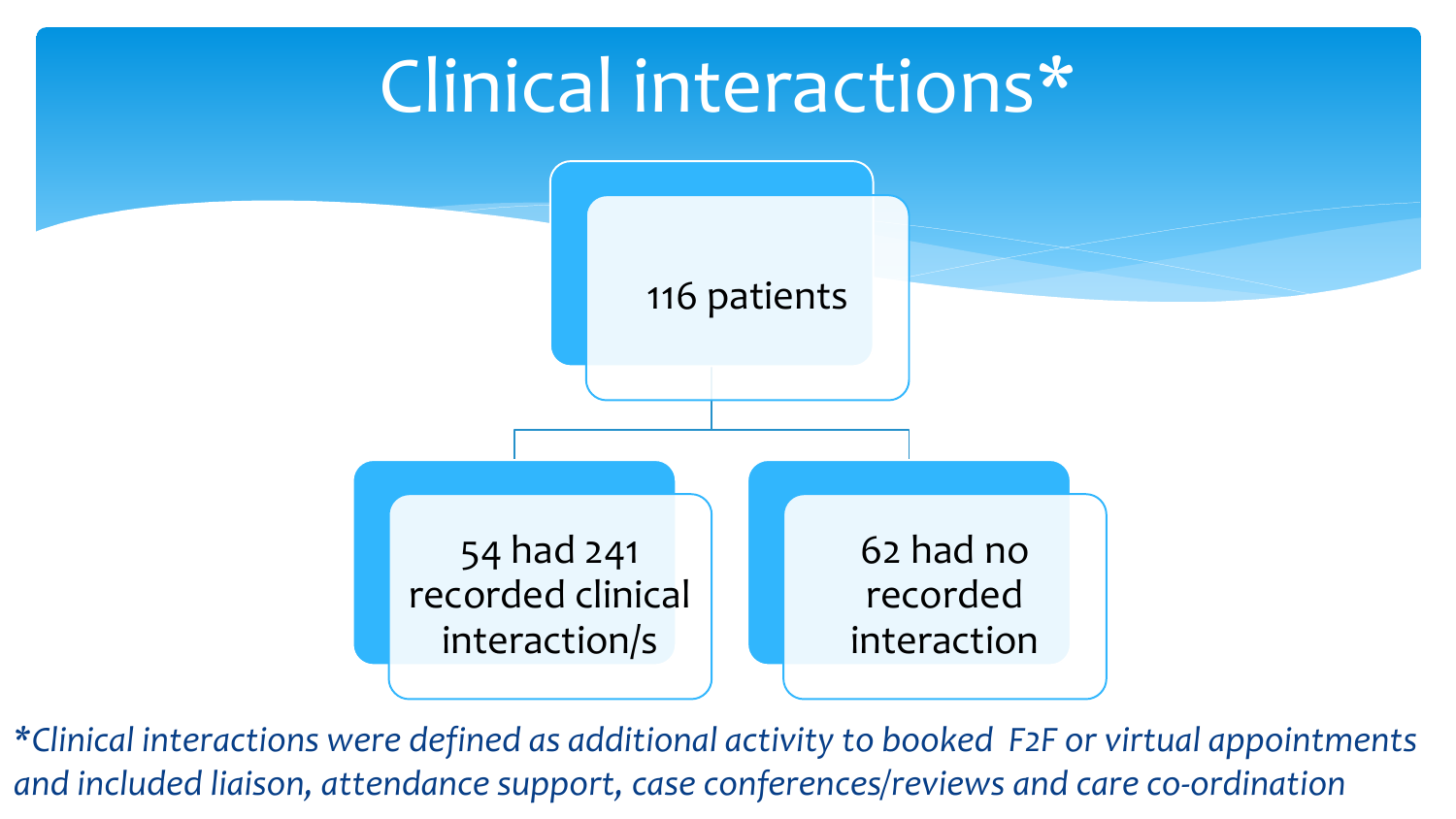### **Distribution of 241 clinical interactions for 54 patients**

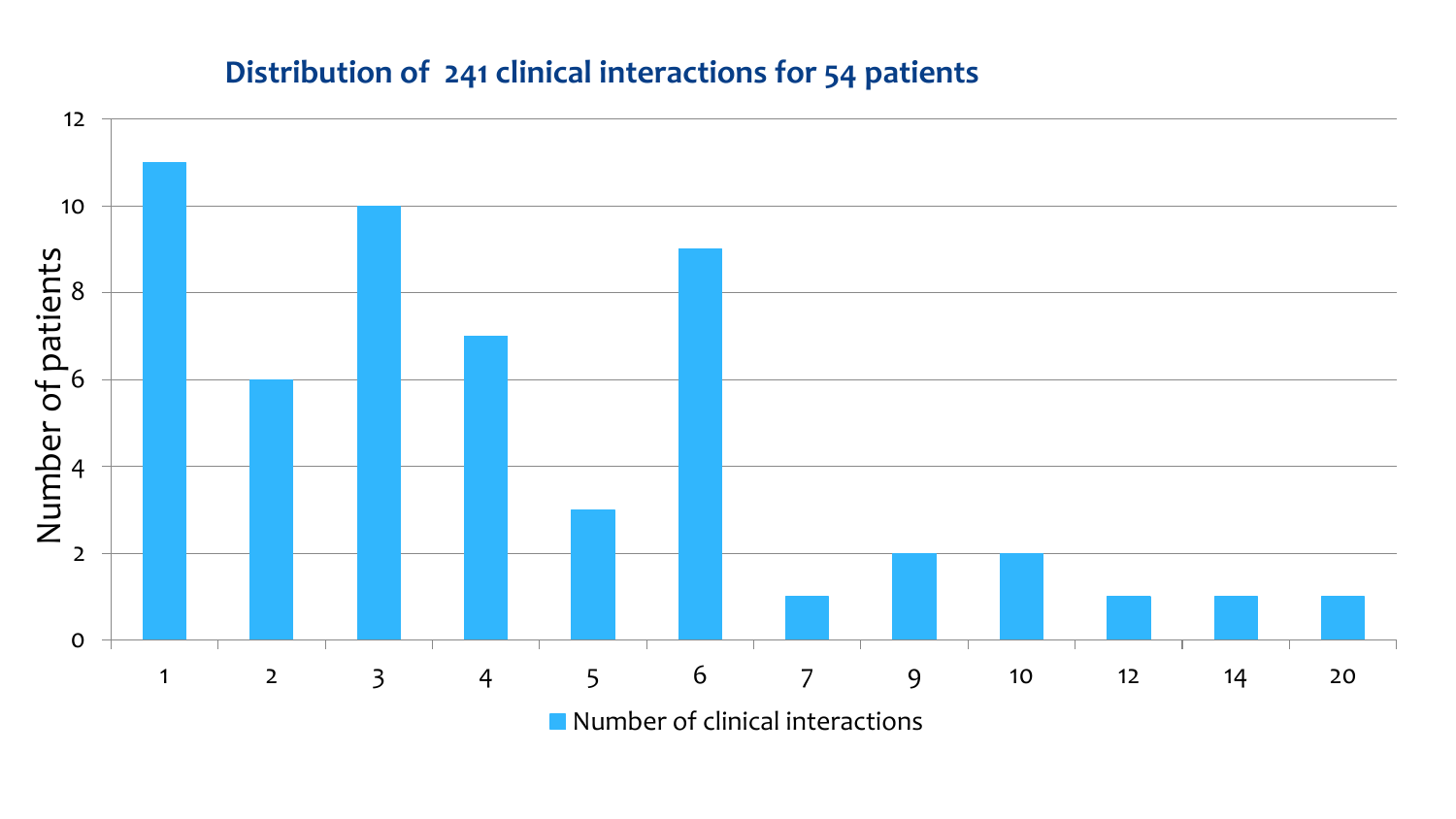## Onward Referrals

| <b>Type of referral</b>   | % of patients referred |
|---------------------------|------------------------|
| Voluntary sector          | 37.8%                  |
| <b>HIV Community</b>      | 26.2%                  |
| <b>Mental health</b>      | 20.3%                  |
| Homeless/housing          | 12.6%                  |
| Drug and alcohol services | 10.6%                  |
| Social care               | 7.7%                   |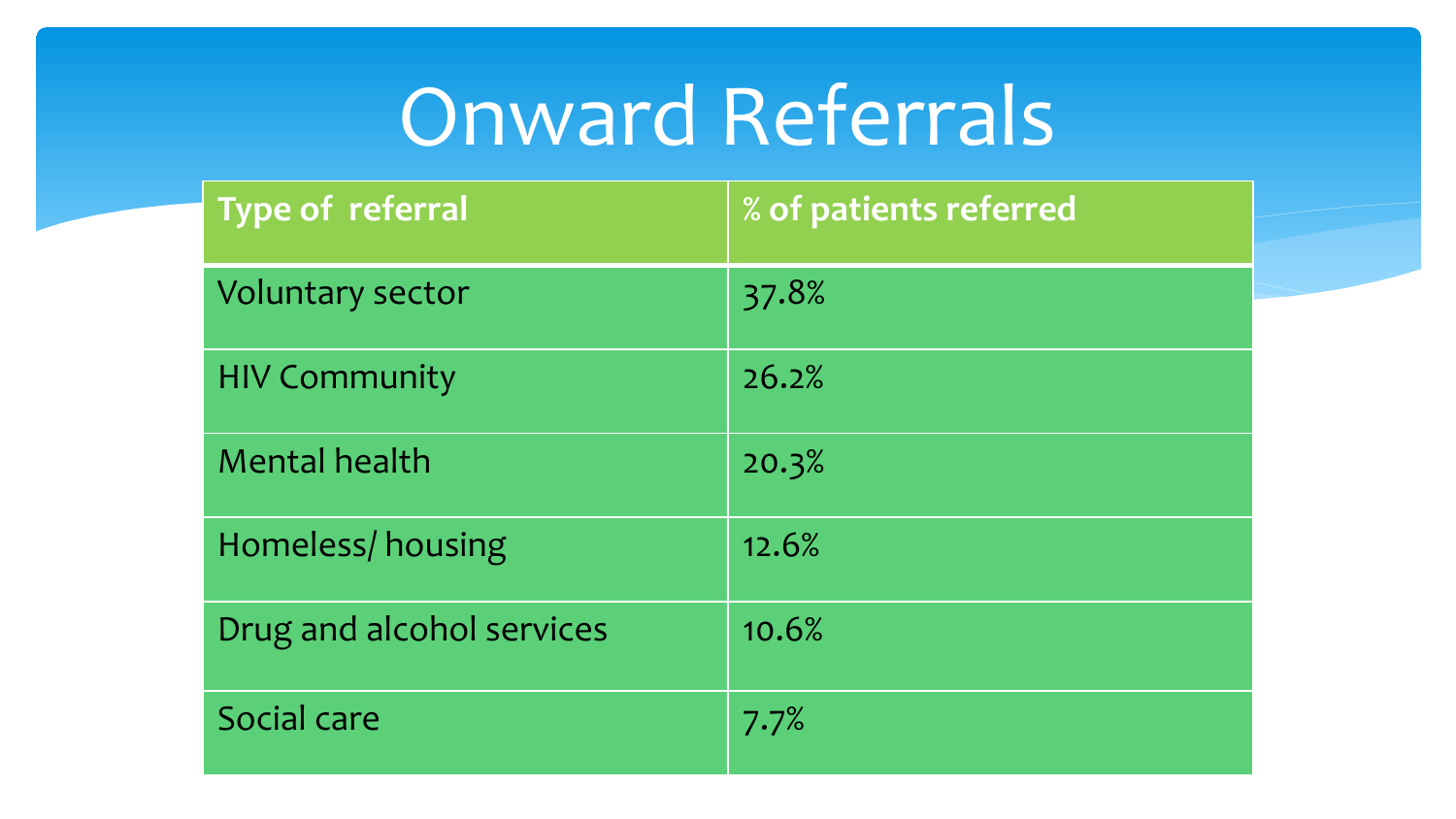# Named nurse skill mix and MDT feedback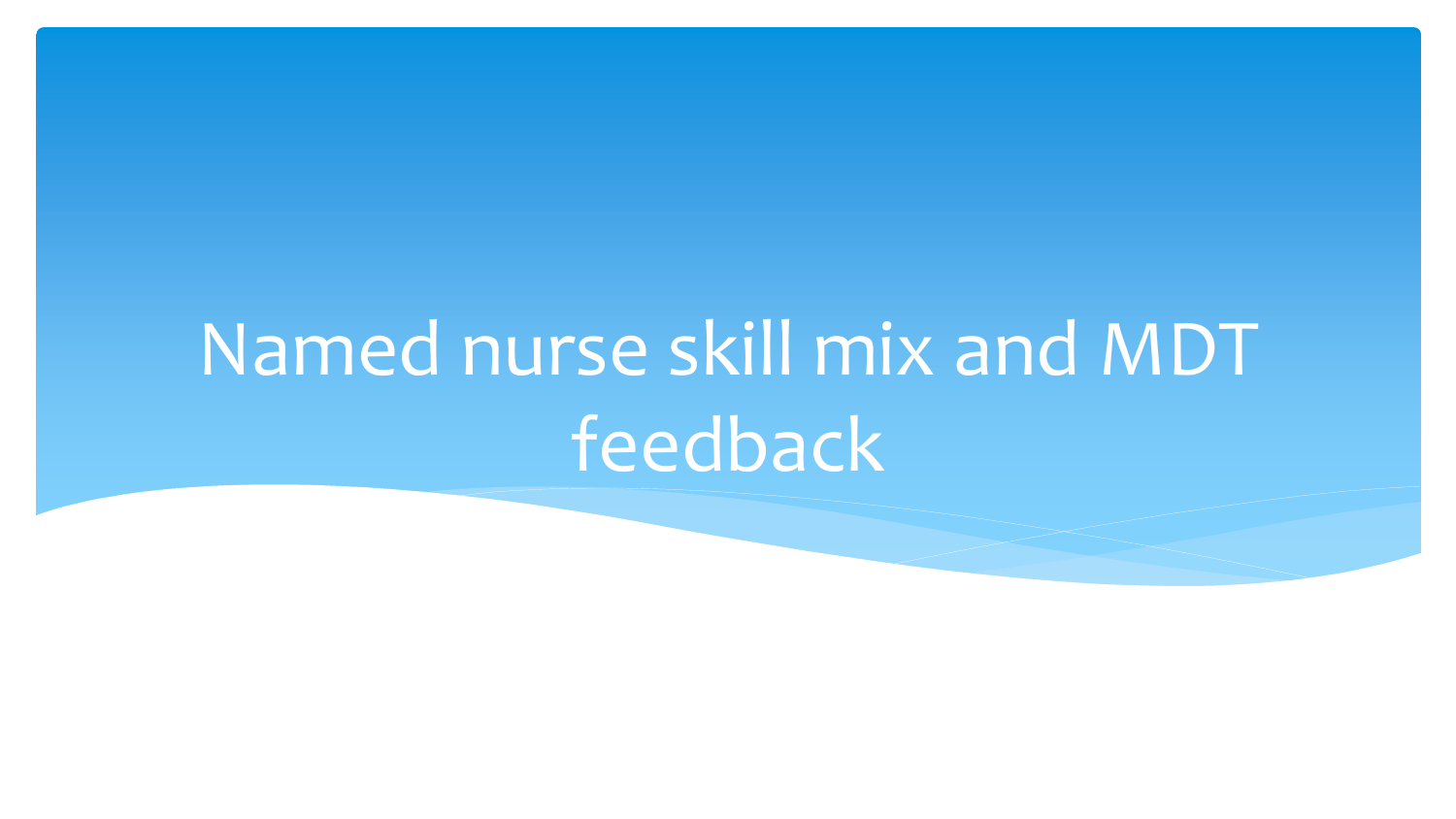## Skill mix for primary named nurses



Total registered nurse posts 5.3 WTE (7 staff)

| <b>WTE</b>  | % of named<br>nurse<br>caseload |
|-------------|---------------------------------|
| 0.5         | 32%                             |
| Band 7 1.0  | 22%                             |
| 1.0 inc 0.8 | 29%                             |
|             |                                 |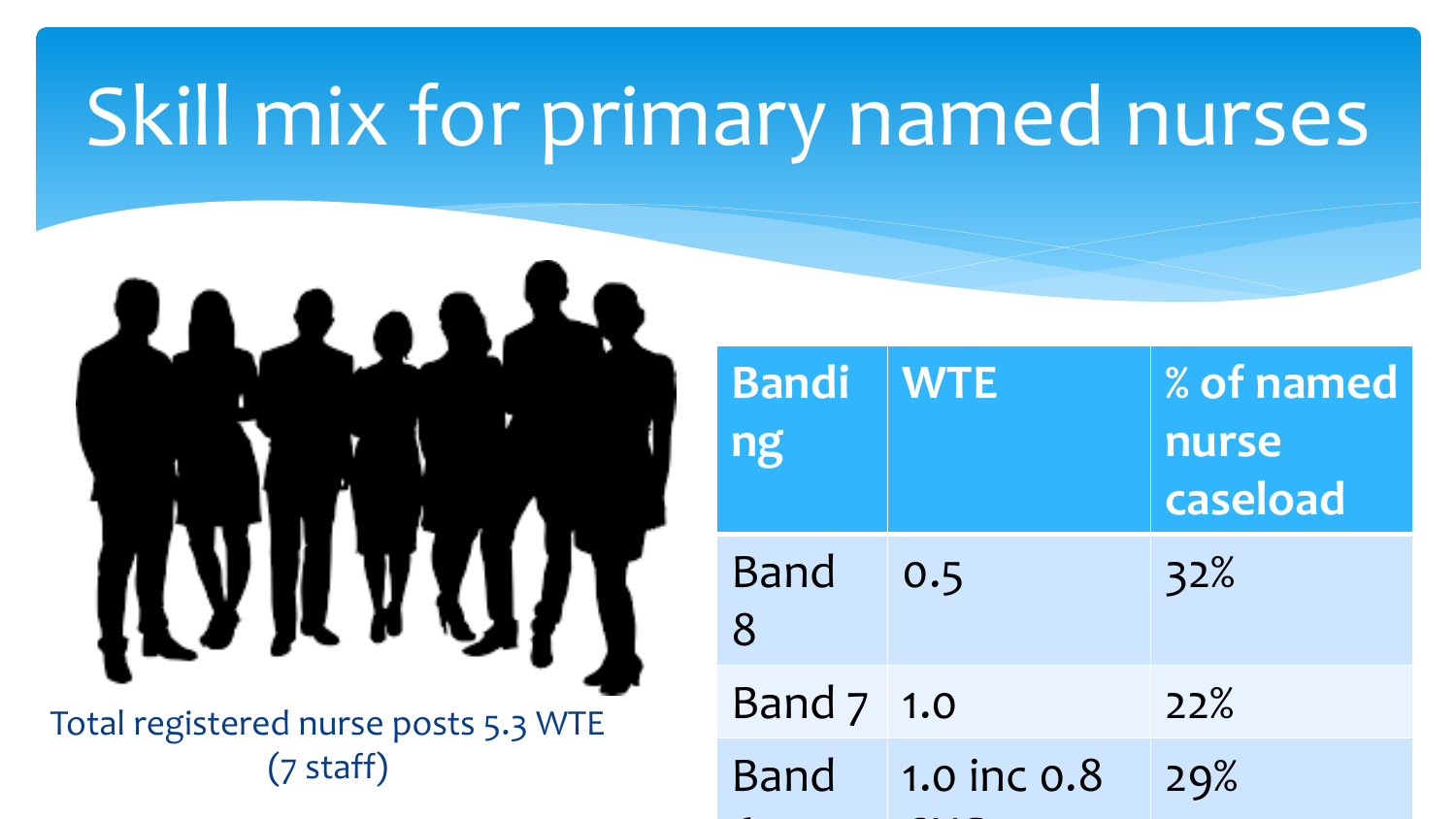# Survey monkey MDT feedback

- $*$  12/29 responded 41% return rate
- 6 doctors
- $*$  1 AHP
- 5 specialist nurses

 What are the 3 most valuable aspects of the named nurse role?

- Continuity of care
- Co-ordination of care
- Engagement / self-management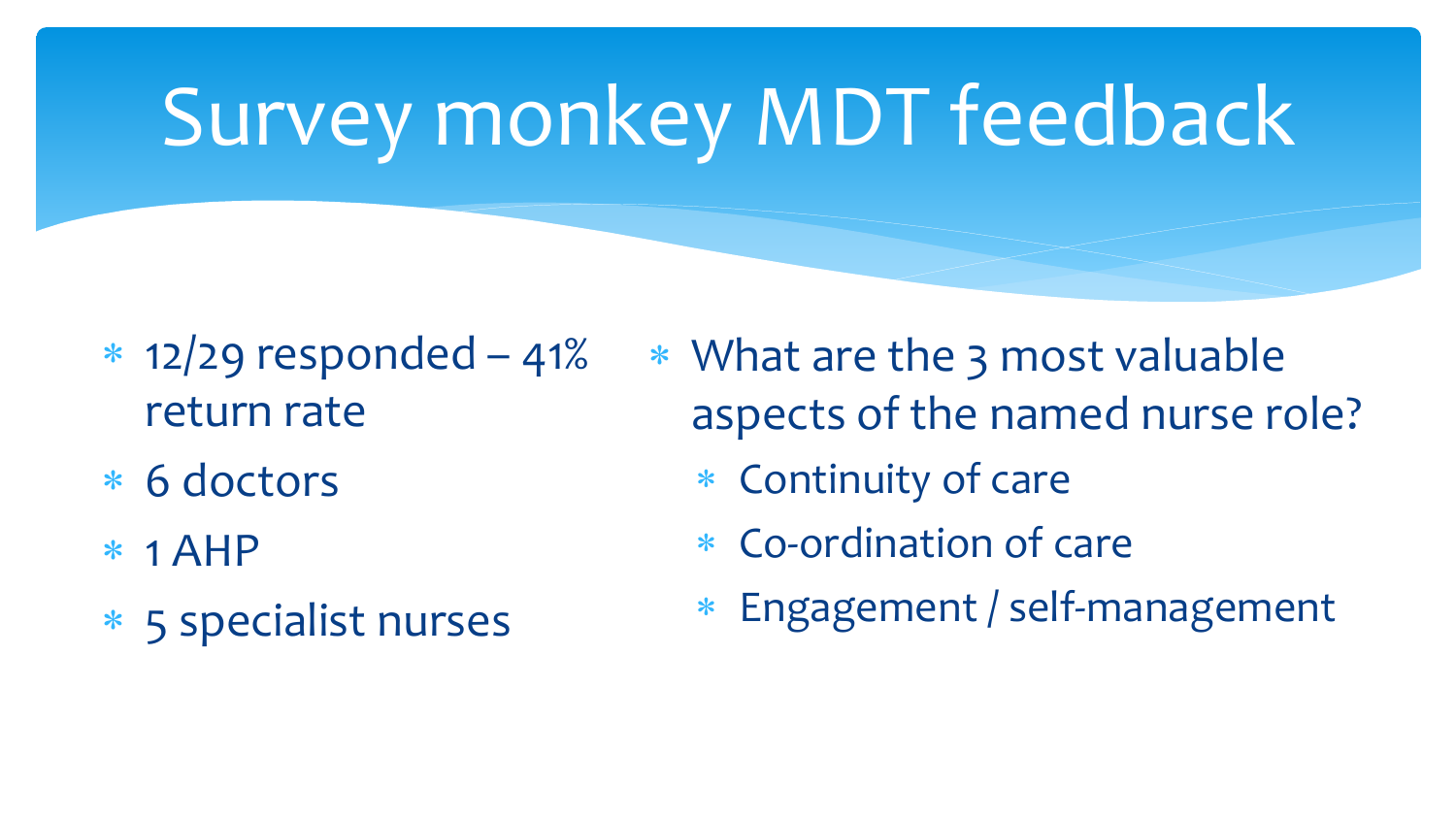### **How has the named nurse role contributed to patient care?**

- **Link role**
- **Clinical Support**
- **Liaison**
- **Care Continuity**
- **Care Planning**
- **Mental Health**
- **Psychosocial support**
- **Drug/Alcohol support**
- **Behavioural issues**
- **Attendance/Engagement**
- **Care co-ordination**
- **Case Management**

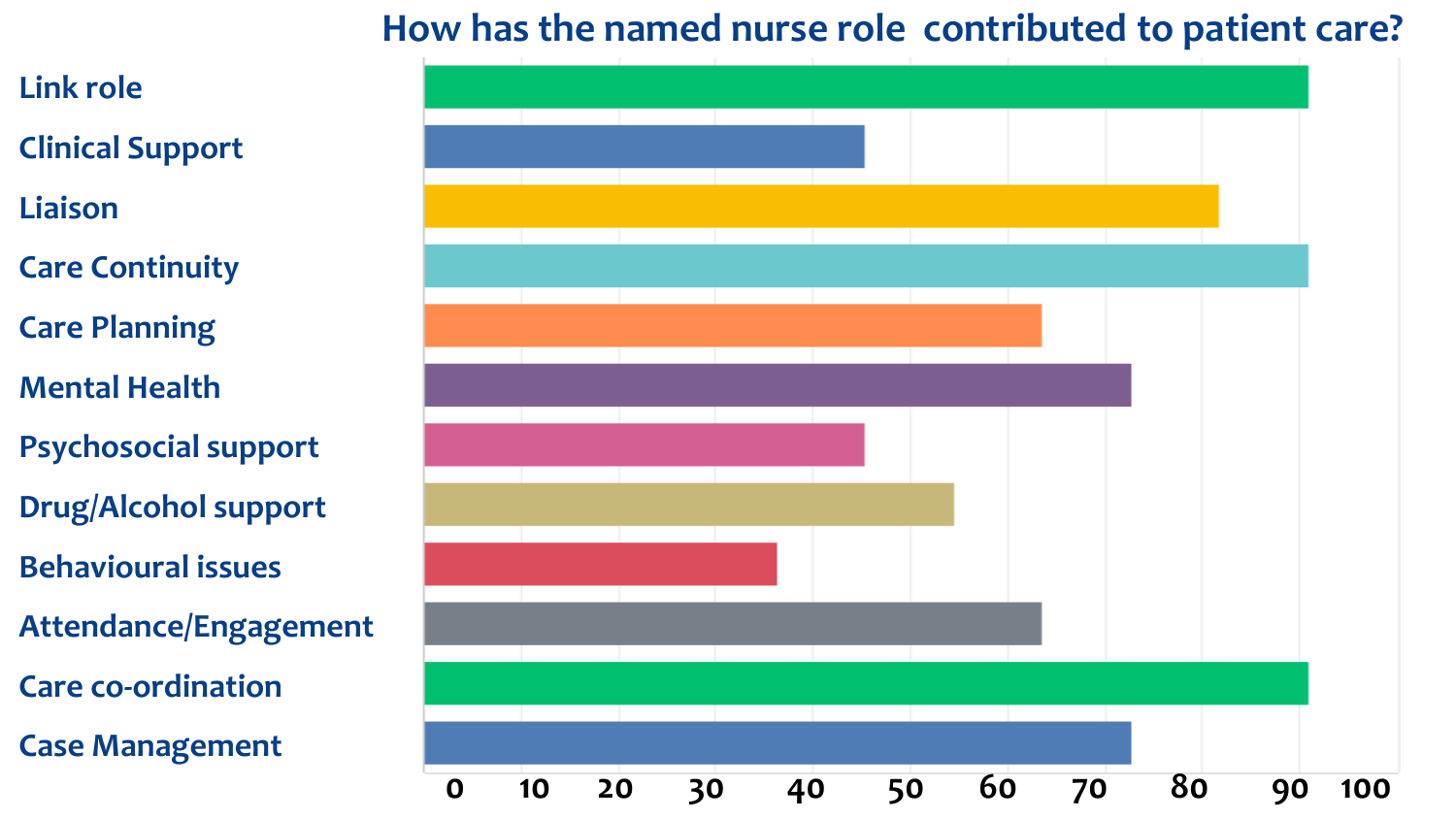### Limitations

- Recent introduction of EPR that is likely to have impacted on activity recorded /captured
- 2 new Band 5 staff at beginning of study period
- The associate named nurse role was not explored
- No patient feedback at this stage of the project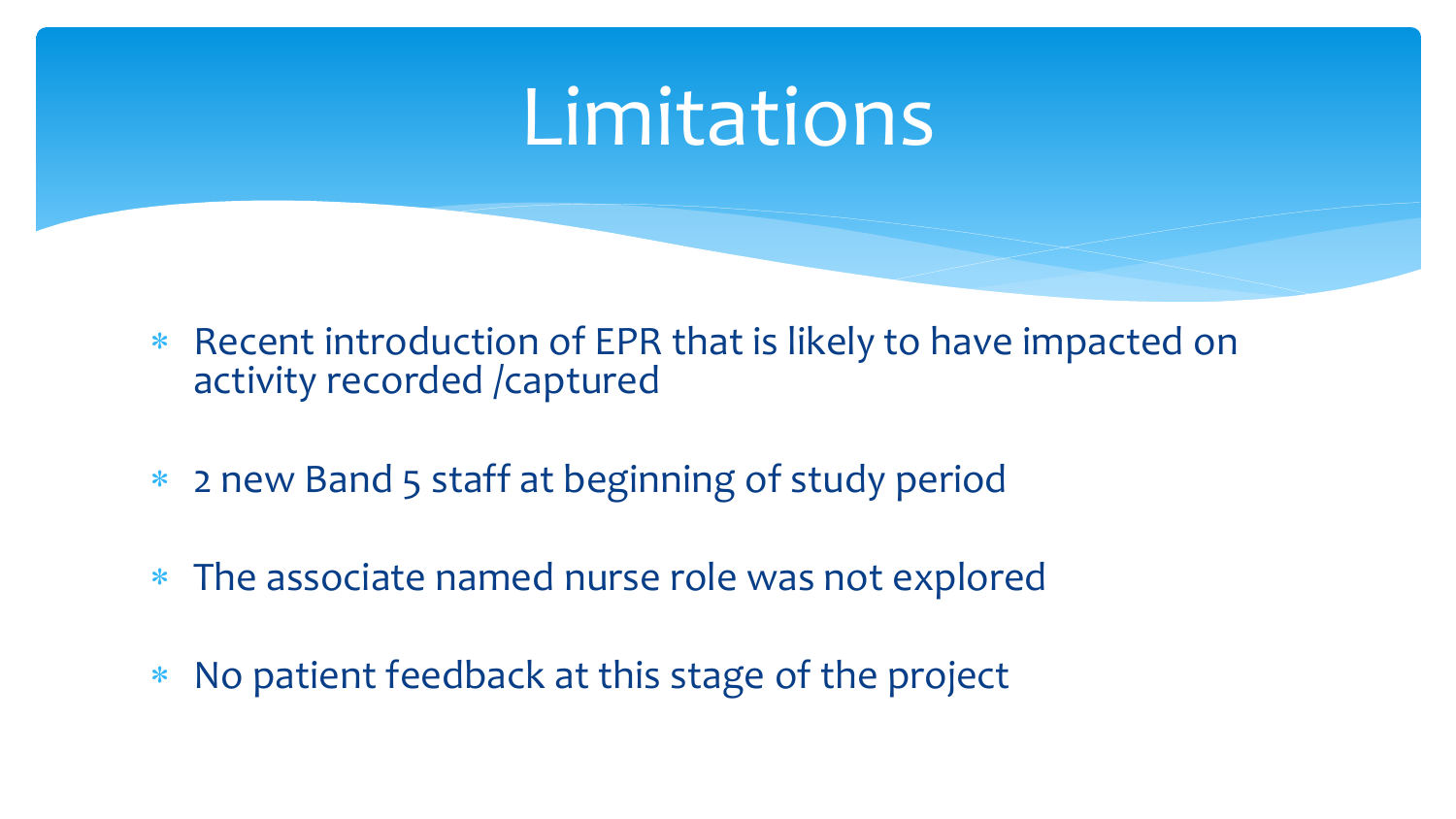## Implications for nursing practice

- This review shows that the named nurse role can be adapted in an HIV Outpatient setting and can contribute to supporting people living with HIV who have complex needs
- There is scope to further train and develop Band 5 nurses and HCA posts in the HIV named nurse role
- This work could be utilised to contribute to the evidence base for the role of HIV outpatient nurses
- Patient feedback is essential to further evaluate this role in HIV nursing